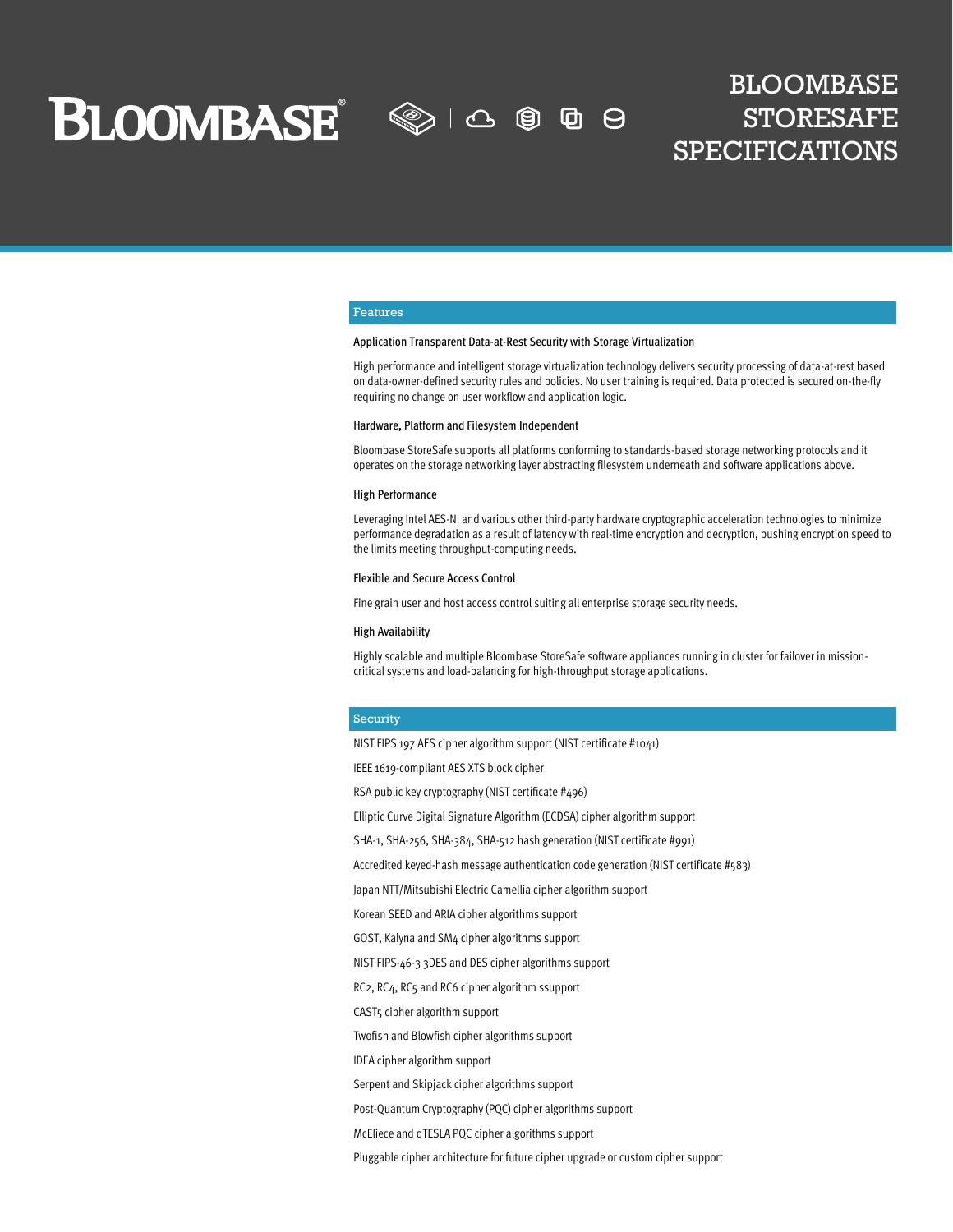#### Storage Systems

Direct Attached Storage (DAS)

Network Attached Storage (NAS)

Storage Area Network (SAN)

Tape library, tape drive and virtual tape library (VTL)

Content Addressable Storage (CAS) / Cloud Storage / Object Store

#### Privacy Control

Automated file-based and block-based encryption on storage device and file write operations

Automated decryption on storage device and file read operations on trusted hosts and clients

Multiple key encryption

Fix-sized file header regardless of actual file size for file-based protection

No additional storage required for block-based protection

#### Access Control

Fine grain read/write/create/delete/list access control

Time-window-based access control

Zero alteration to actual storage contents

Zero impact to performance

#### Integrity Control

Automated filesystem object digital signature generation

File integrity verification

Multiple key digital signature generation

Fix-sized file header regardless of actual file size

#### Write-Once-Read-Many (WORM)

Write-once-read-many feature resembling non-rewritable optical media supporting secure archival of data eliminating potential risks being overwritten by intention or accidental operation

For storage archival, compliance, dynamic capacity management and information lifecycle management (ILM)

Policy based engine dynamically adapts to changing demands in data requirements, by moving files automatically and transparently to appropriate tiered storage

Rule based configuration for permanently delete and/or shred file contents

#### Authentication and Authorization

User-based and role-based authentication and authorization

Generic Lightweight Directory Access Protocol (LDAP) and Microsoft Active Directory (MSAD) authentication and authorization

Host-based authentication and authorization

Microsoft NT Lan Manager (NTLM) authentication

Challenge Handshake Authentication Protocol (CHAP) based discovery and authentication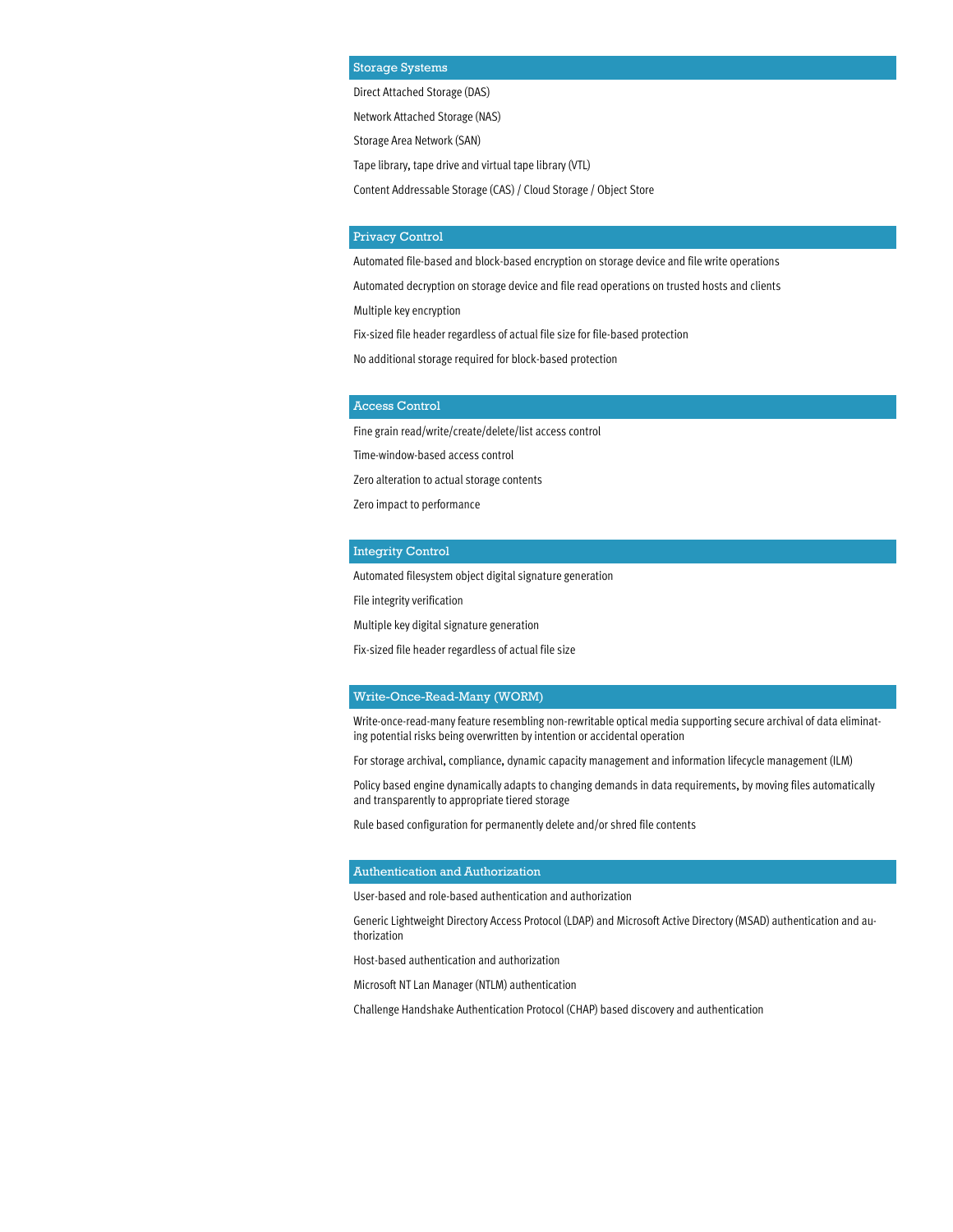#### Direct Attached Storage (DAS)

#### Extensive Storage Communication Protocol Support

Fiber Channel Protocol (FCP)

Fiber Channel over Ethernet (FCoE)

Internet Small Computer System Interface (iSCSI)

iSCSI Extensions for RDMA (iSER)

Small Computer System Interface (SCSI)

SCSI RDMA Protocol (SRP)

Serial Attached SCSI (SAS)

Serial Advanced Technology Attachment (SATA)

Parallel Advanced Technology Attachment (PATA)/Integrated Drive Electronics (IDE), etc

#### Platform Independent

Bloombase OS

HP-UX

OpenVMS

IBM-AIX

Oracle Solaris

Linux

Amazon Linux

Oracle Linux

Red Hat Enterprise Linux (RHEL)

SUSE Enterprise Linux Server (SLES)

Microsoft Windows

Apple macOS, etc

#### Hardware Interoperability

HPE

IBM

Oracle

Dell EMC

Hitachi Vantara

NetApp

Apple

Ultra 160 SCSI low voltage differential (LVD) compliant host bus adapter (HBA)

Broadcom Emulex

Marvell QLogic, etc

#### Filesystem Independent

Raw

ext2 and ext3

FAT and FAT-32

NTFS and ReFS

- UFS
- ZFS

CFS

VxFS

HDFS, etc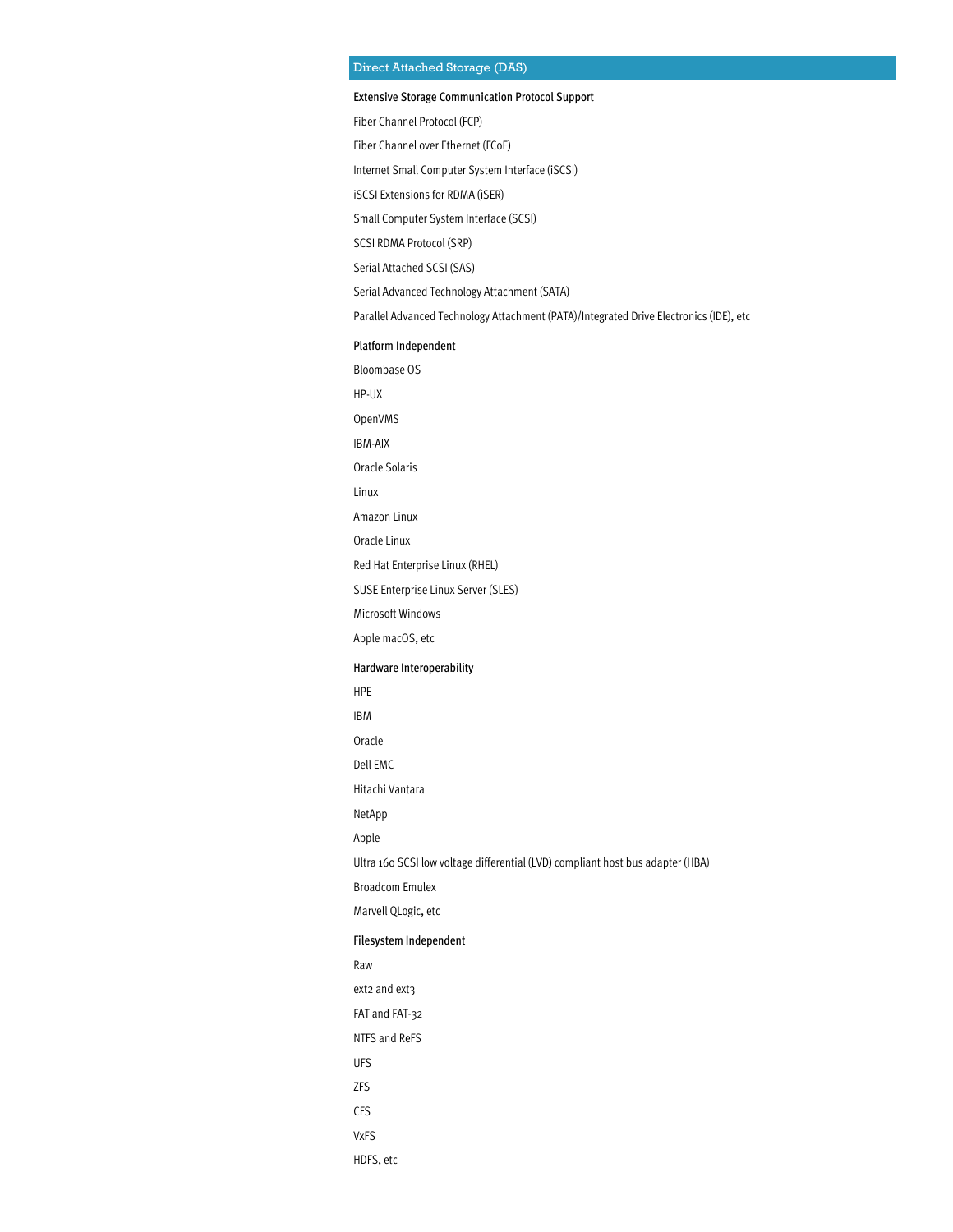### Network Attached Storage (NAS)

#### Extensive Storage Communication Protocol Support

Network File System (NFS)

NFS over RDMA (NFS/RDMA)

Common Internet File System (CIFS)

Server Message Block (SMB)

SMB Direct (iWARP)

Web-based Distributed Authoring and Versioning (WebDAV)

Andrew File System (AFS)

NetWare Core Protocol (NCP)

Hypertext Transfer Protocol (HTTP)

File Transfer Protocol (FTP), etc

#### Platform Independent

Bloombase OS

HP-UX

OpenVMS

IBM-AIX

Oracle Solaris

Linux

Amazon Linux

Oracle Linux

Red Hat Enterprise Linux (RHEL)

SUSE Enterprise Linux Server (SLES)

Microsoft Windows

Apple macOS, etc

#### Hardware Interoperability

HPE

IBM

Oracle

Dell EMC

Hitachi Vantara

NetApp

Apple

Generic and TCP/IP offloading network interface card (NIC)

Neterion

Intel, etc

#### Filesystem Independent

ext2 and ext3

FAT, FAT-32, NTFS and ReFS

UFS

ZFS

CFS

VxFS

HDFS, etc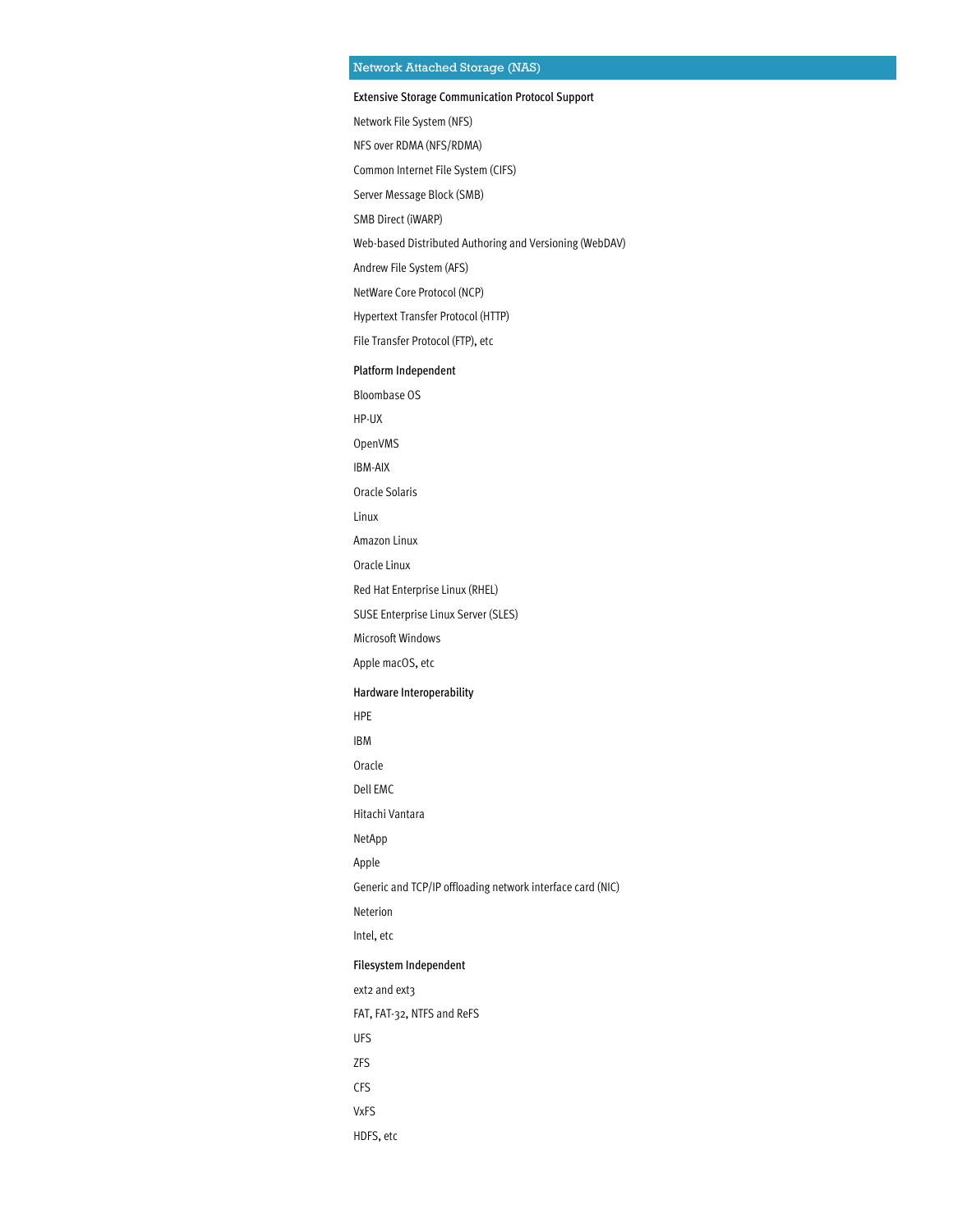#### Storage Area Network (SAN)

#### Extensive Storage Communication Protocol Support

Fiber Channel Protocol (FCP)

Fiber Channel over Ethernet (FCoE)

Internet Small Computer System Interface (iSCSI)

iSCSI Extensions for RDMA (iSER)

Non-Volatile Memory Express over Fiber Channel (NVMe/FC)

Non-Volatile Memory Express over RDMA over Converged Ethernet (NVMe/RoCE)

Non-Volatile Memory Express over Infiniband (NVMe/IB)

Non-Volatile Memory Express over TCP (NVMe/TCP), etc

Platform Independent Bloombase OS HP-UX OpenVMS IBM-AIX Oracle Solaris Linux Amazon Linux Oracle Linux Red Hat Enterprise Linux (RHEL) SUSE Enterprise Linux Server (SLES) Microsoft Windows Apple macOS, etc Hardware Interoperability HPE IBM Oracle Dell EMC Hitachi Vantara NetApp Apple Brocade Cisco

Broadcom Emulex

Marvell QLogic

ATTO Technology

Alacritech, etc

#### Filesystem Independent

Raw

ext2 and ext3

FAT, FAT-32, NTFS and ReFS

- UFS
- ZFS
- CFS

VxFS

HDFS, etc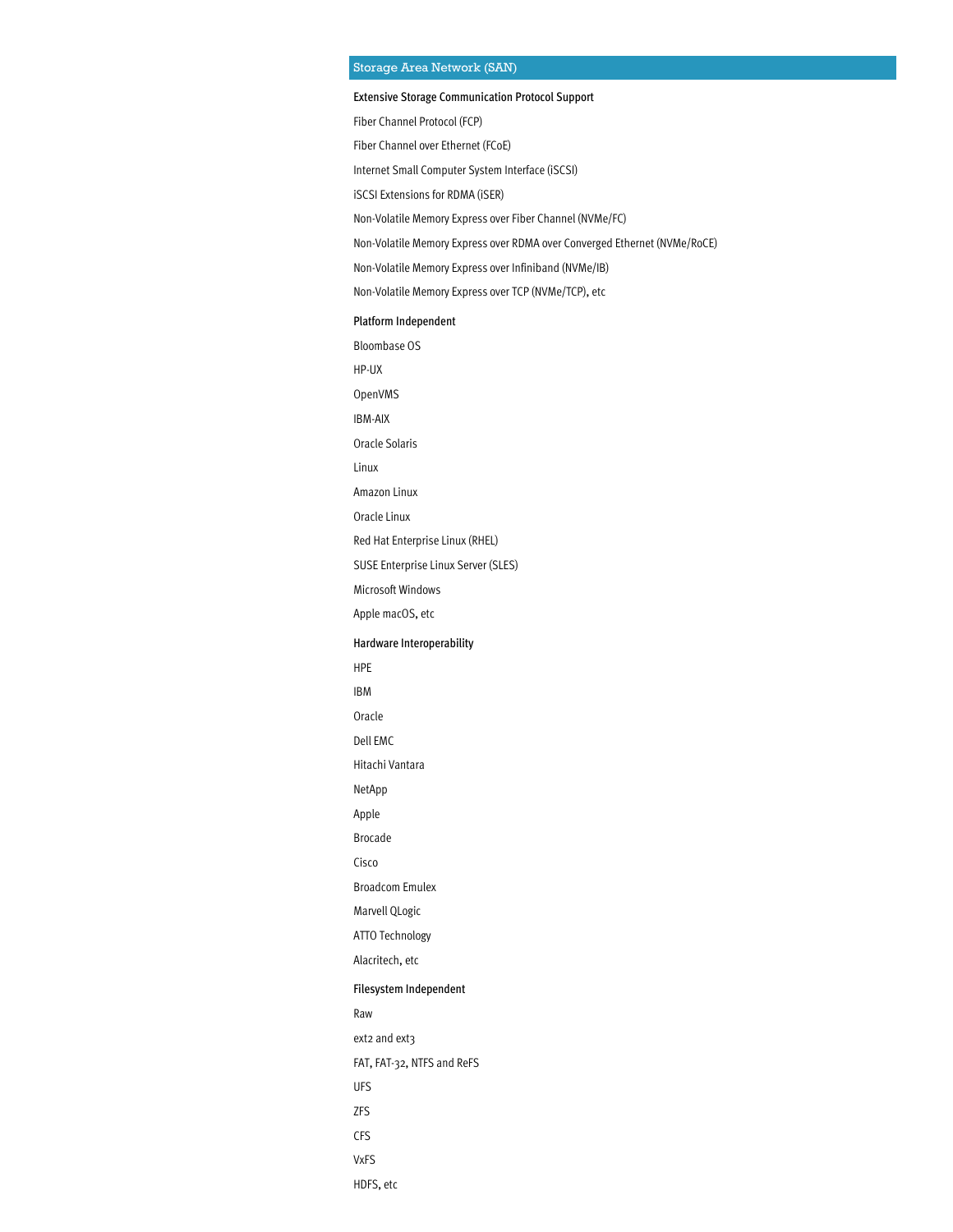#### Extensive Tape Communication Protocol Support

Fiber Channel (FC)

Small Computer System Interface (SCSI)

Serial Attached SCSCI (SAS)

Internet Small Computer System Interface (iSCSI), etc

#### Platform Independent

Bloombase OS

HP-UX

OpenVMS

IBM-AIX

Oracle Solaris

Linux

Amazon Linux

Oracle Linux

Red Hat Enterprise Linux (RHEL)

SUSE Enterprise Linux Server (SLES)

Microsoft Windows

Apple macOS, etc

#### Hardware Interoperability

HPE

IBM

Oracle

Dell EMC

Hitachi Vantara

NetApp

Apple

Broadcom Brocade

Cisco Quantum

CommVault

FalconStor

Spectra Logic

Alacritech, etc

#### Content Addressable Storage (CAS) / Object Store

Interoperability Ceph RESTful Object Store EMC Centera EMC ATMOS / ViPR / Elastic Cloud Storage (ECS) Caringo CAStor and Dell Object Storage NetApp SnapLock Hitachi Vantara Hitachi Content Platform (HCP)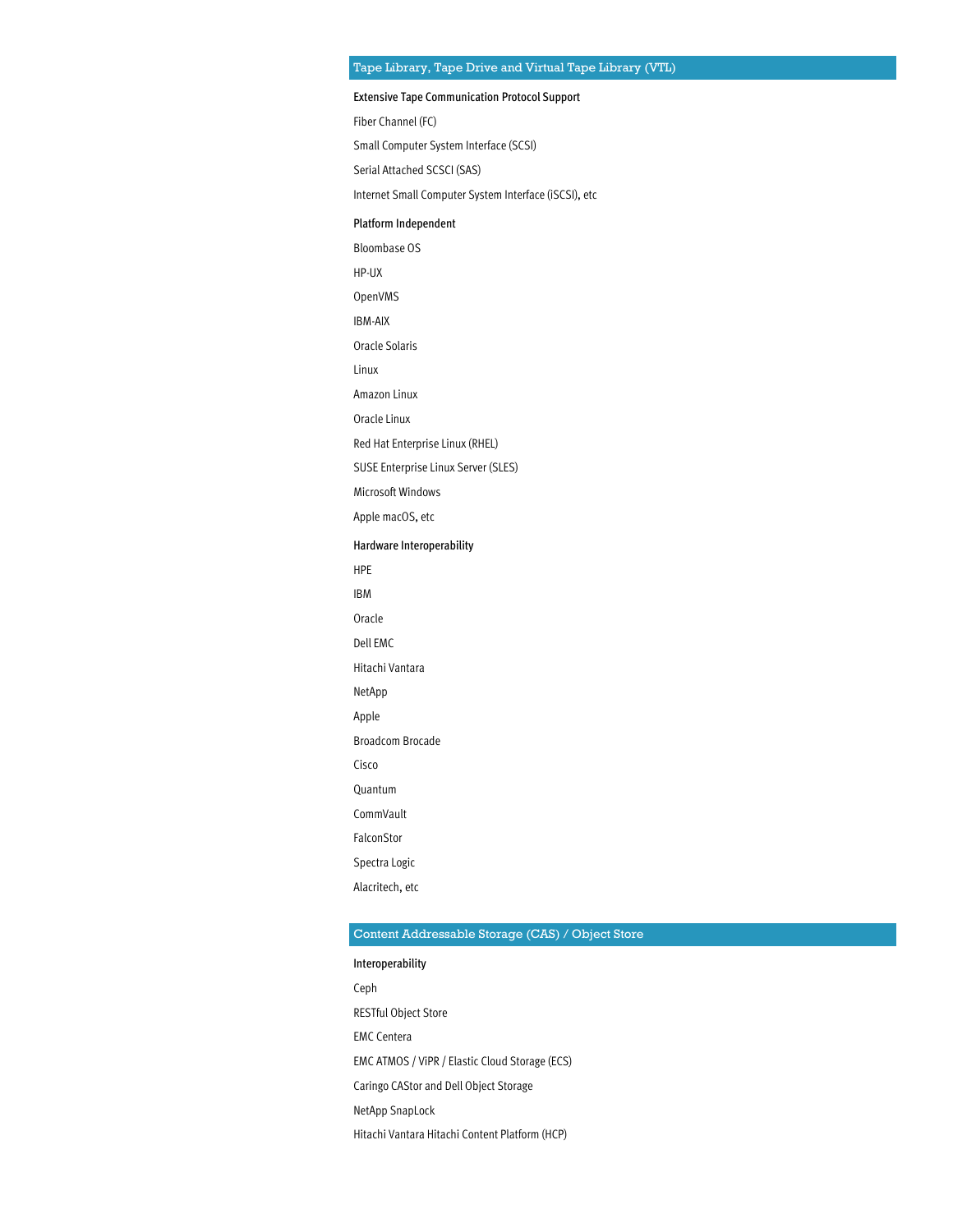#### Cloud Storage Services

Amazon Simple Storage Service (S3) Amazon Elastic Block Storage (EBS) Amazon Elastic File System (EFS) Amazon Storage Gateway IBM Cloud Block Storage IBM Cloud File Storage IBM Cloud Object Storage Google Cloud Storage (Object or Blob Storage) Google Cloud Persistent Disk Google Cloud FileStore Microsoft Azure Blob Storage Microsoft Azure File Storage Microsoft Azure Disk Storage OpenStack Cinder Block Storage OpenStack Swift Object Storage Oracle Cloud Infrastructure Block Volume Oracle Cloud Infrastructure Object Storage Oracle Cloud Infrastructure File Storage Oracle Cloud Infrastructure Storage Gateway

#### Application Programming Interface

REST

Web Services

Java RMI

C application programming interface (API)

#### Key Generation

NIST FIPS accredited random number generator (NIST certificate #591)

Intel Digital Random Number Generator (DRNG)

ID Quantique Quantis Quantum Random Number Generator (QRNG) support

#### Key Management

Multiple certificate authority (CA) support

Hardware true random (optional) or software pseudo-random key generation, inquiry and deletion

X.509 and PKCS#12 DER and PEM key import and export

Key Usage Profiling

RDBMS and Generic LDAP Support and Integration

Automatic Certificate Retrieval from Certificate Authority via HTTP or LDAP

Certificate Validity Check

Certificate Revocation Check via HTTP or LDAP

Certificate Revocation List (CRL)

Certificate Revocation List Distribution Point (CRLDP)

Online Certificate Status Protocol (OCSP)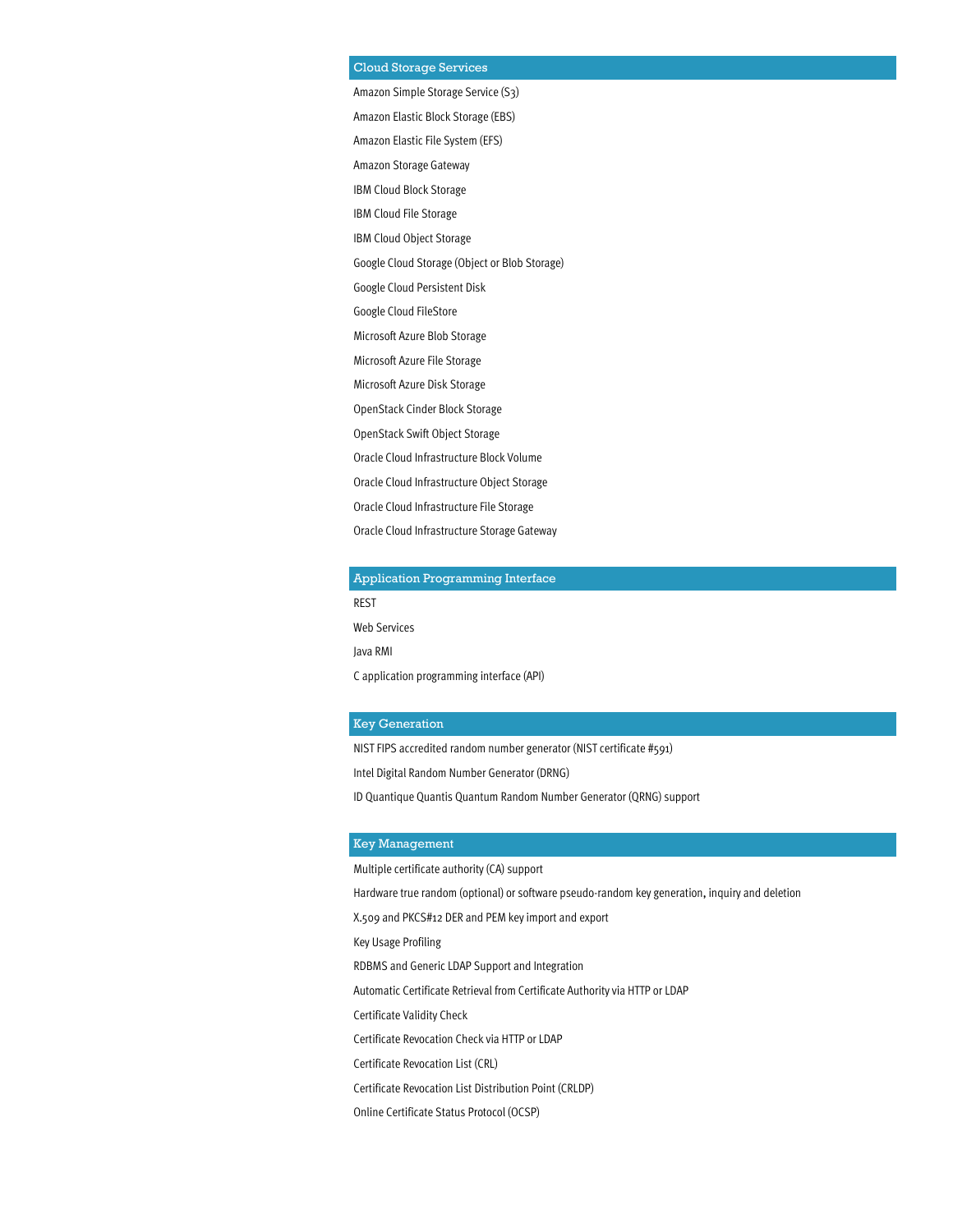#### Hardware Security Module Support

Entrust nCipher nShield Futurex/VirtuCrypt Marvell Cavium LiquidSecurity HSM / NITROX XL Oracle Sun Crypto Accelerator Thales Gemalto SafeNet Network HSM / Luna SA Thales Gemalto SafeNet ProtectServer Thales payShield Utimaco CryptoServer Ultra Electronics AEP Keyper PKCS#11 compliant hardware security modules

#### Hardware Cryptographic Acceleration Support

Exar/Hifn Express DS cards

Intel Advanced Encryption Standard New Instructions (AES-NI)

Oracle UltraSPARC cryptographic accelerator

#### Key Manager Support

HashiCorp Vault IBM Security Key Lifecycle Manager (SKLM) (formerly Tivoli Key Lifecycle Manager TKLM) Entrust KeyControl (formerly HyTrust) Thales CipherTrust Thales keyAuthority Thales Gemalto SafeNet KeySecure Thales Vormetric Data Security Manager (DSM) Utimaco Enterprise Secure Key Manager (ESKM) (formerly HP/HPE/Micro Focus Atalla) Utimaco SecurityServer OASIS KMIP compliant key managers

#### Cloud Key Management Support

AWS CloudHSM AWS Key Management Service (KMS) Equinix SmartKey Google Cloud HSM Google Cloud Key Management Service (KMS) IBM Cloud Key Protect Microsoft Azure Dedicated HSM Microsoft Azure Key Vault Oracle Cloud Infrastructure Vault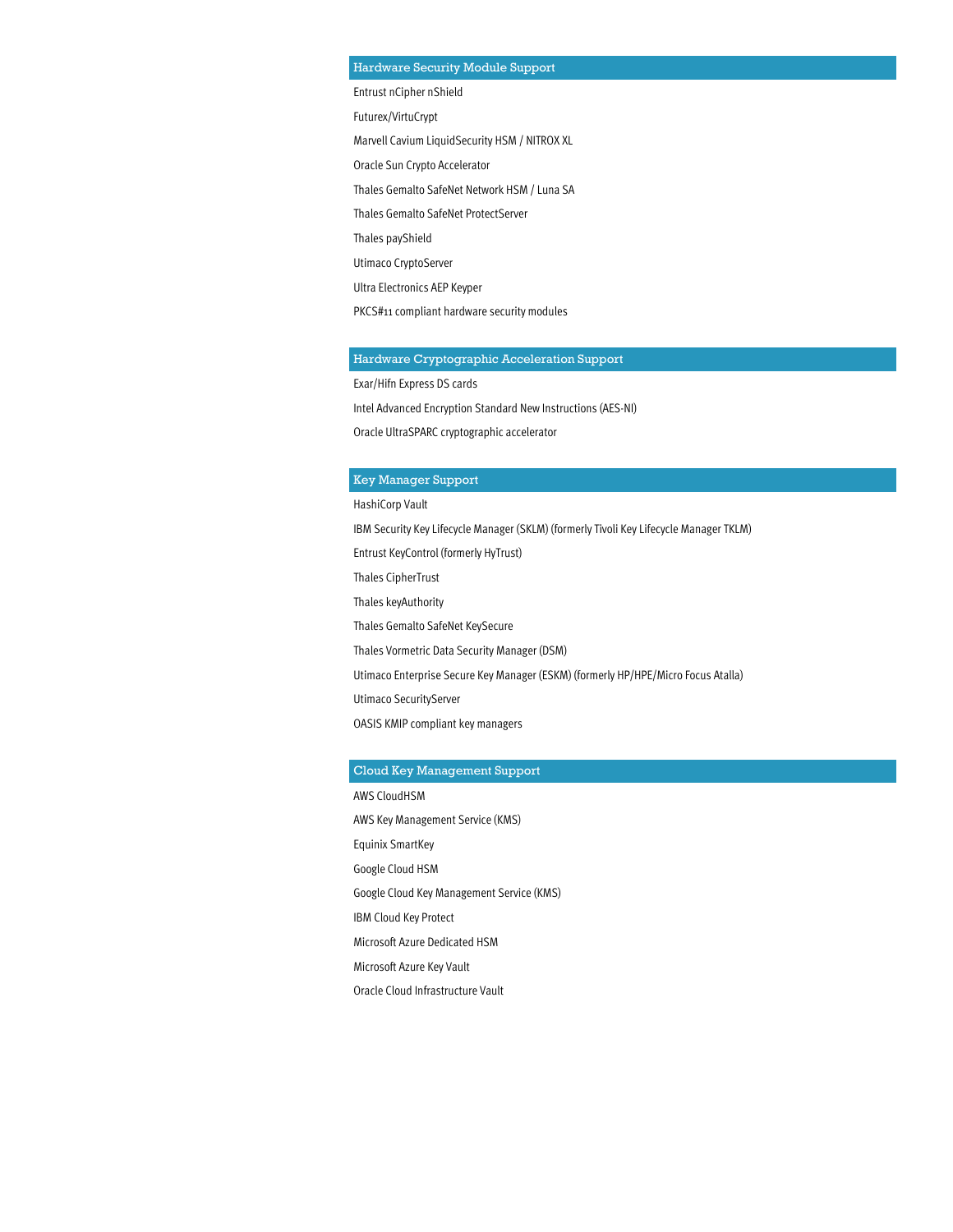#### Standard Support and Certification

IEEE 1619 standard-based mode

NIST FIPS 140-2 validated Bloombase Cryptographic Module

OASIS Key Management Interoperability Protocol (KMIP) support (optional)

#### Management

Web based management console

Central administration and configuration

User security

Serial console

SNMP v1, v2c, v3

syslog, auto log rotation and auto archive

Heartbeat and keep alive

#### High Availability

High-availability option for active-active or active-standby operation

Stateless active-standby failover

Interoperable with Bloombase Quorum Server to avoid split-brain scenarios (optional)

#### Disaster Recovery

Configurations backup and restore

FIPS-140 hardware security module recovery key or software recovery key vault for settings restoration (optional)

Customer-defined recovery quorum (e.g. 2 of 5)

FIPS-140 hardware security module operator key or operator pin for day-to-day Bloombase KeyCastle operation (optional)

#### Operating System Support

Bloombase OS

Solaris

HP-UX

OpenVMS

IBM AIX

Linux

Amazon Linux

Red Hat Enterprise Linux (RHEL)

SUSE Enterprise Linux Server (SLES)

Microsoft Windows

Apple macOS

#### Processor Hardware Architecture Support

AMD64 architecture

Arm AArch32 and AArch64 architecture

Intel x86 and x86-64 architecture

IBM Power6 architecture

PA-RISC architecture

UltraSPARC architecture